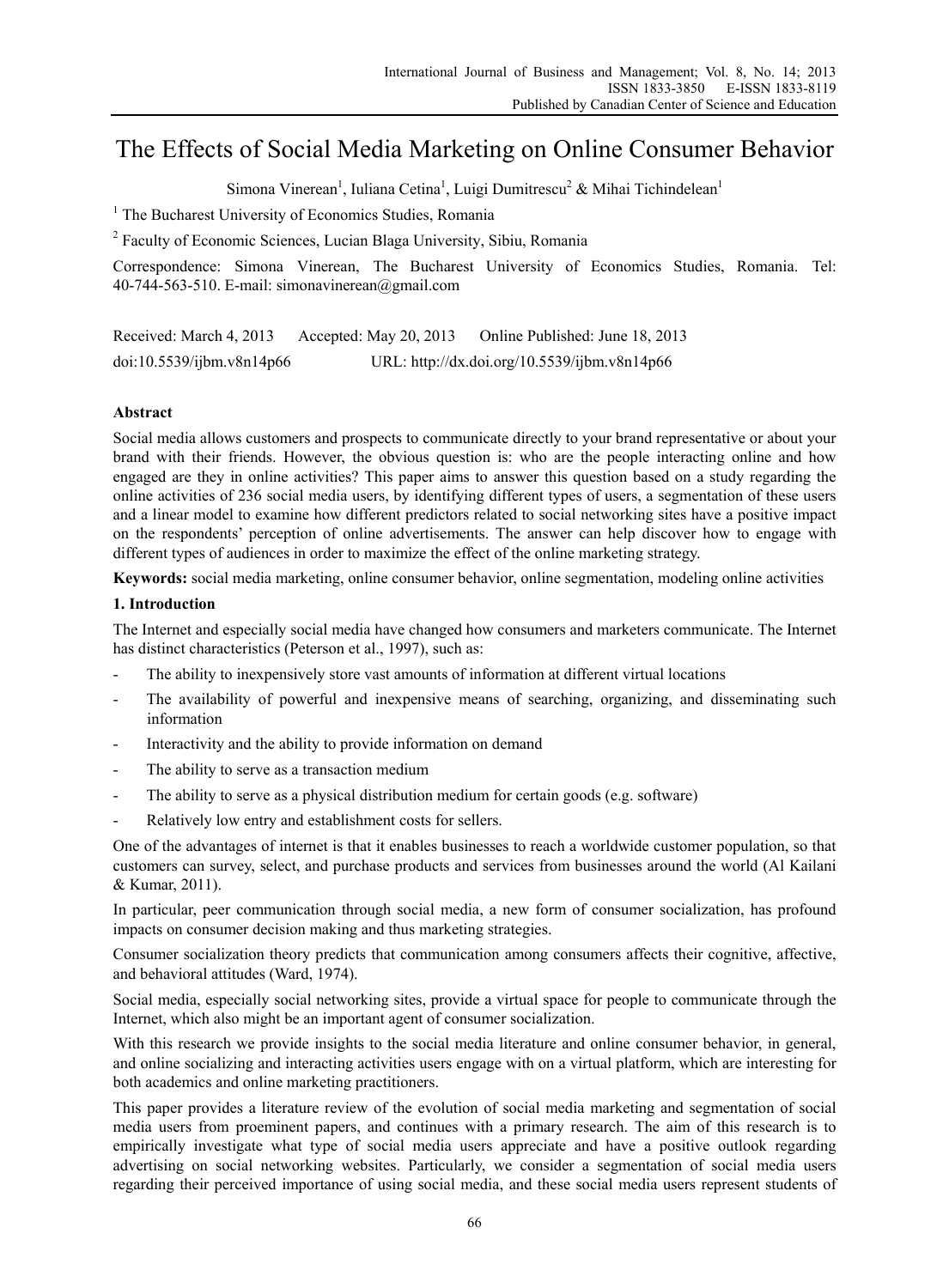"Lucian Blaga" University of Sibiu, Romania. The responses that will be further explored were gathered through field research, namely the information was collected directly from respondents via the internet, from September 17 to November 18, 2011. Finally, in the last section of the paper, we provide the contributions of the research, the managerial implications, and limitations of the research.

## **2. Literature Review**

## *2.1 The Development of Social Media Marketing*

In recent years, social networking sites and social media have increased in popularity, at a global level. For instance, Facebook is said to have more than a billion active users (as of 2012) since its beginning in 2004 (www.facebook.com). Social networking sites can be described as networks of friends for social or professional interactions (Trusov, Bucklin, & Pauwels, 2009). Indeed, online social networks have profoundly changed the propagation of information by making it incredibly easy to share and digest information on the internet (Akrimi & Khemakhem, 2012).

The unique aspects of social media and its immense popularity have revolutionized marketing practices such as advertising and promotion (Hanna, Rohm, & Crittenden, 2011). Social media has also influenced consumer behavior from information acquisition to post-purchase behavior such as dissatisfaction statements or behaviors (Mangold & Faulds, 2009) and patterns of Internet usage (Ross et al., 2009; Laroche et al., 2012).

Social media is "a group of internet based applications that builds on the ideological and technological foundations of Web 2.0, and it allows the creation and exchange of user-generated content'' (Kaplan & Haenlein, 2010, p.61). Social media has many advantages as it helps connect businesses to consumers, develop relationships and foster those relationships in a timely manner and at a low cost as Kaplan and Haenlein discovered (2010).

Other functions of social media involve affecting and influencing perceptions, attitudes and end behavior (Williams & Cothrell, 2000), while bringing together different like-minded people (Hagel & Armstrong, 1997). In an online environment, Laroche (2012) pointed out that people like the idea of contributing, creating, and joining communities to fulfill needs of belongingness, being socially connected and recognized or simply enjoying interactions with other like-minded members.

The much higher level of efficiency of social media compared to other traditional communication channels prompted industry leaders to state that companies must participate in Facebook, Twitter, MySpace, and others, in order to succeed in online environments (Kaplan & Haenlein, 2010; Laroche et.al. 2012). Thus, more industries try to benefit from social media as they can be used to develop strategy, accept their roles in managing others' strategy or follow others' directions (Williams & Williams, 2008).

Social media websites provide an opportunity for companies to engage and interact with potential and current consumers, to encourage an increased sense of intimacy of the customer relationship, and build all important meaningful relationships with consumers (Mersey, Malthouse, & Calder 2010) especially in today's business environment when consumer loyalty can vanish at the smallest mistake, which can additionally have online propagation of their unfortunate encounter with a particular product, service, brand or company.

Some companies are beginning to take notice of the power of social media. A few corporate social networking websites already allow consumers to not only exchange information about products or services, but also engage in co-creating value in online experiences with offline outcomes, with both current and potential consumers.

#### *2.2 Segmentation of Social Media Users*

Following the general idea that segmentation can leverage a better understanding of consumers' behavior, and therefore a better targeting, in order to obtain the desired effect of any marketing activity, several studies have been employed to achieve a segmentation of consumers who interact online, particularly to examine their online shopping behavior.

Vellido et al. (1999) investigated consumers' opinion on online purchasing and online vendors that seem to consist of the underlying dimensions "control and convenience," "trust and security," "affordability," "ease of use," and "effort/responsiveness." Using these dimensions as a segmentation base discerns seven segments: ''unconvinced,'' ''security conscious,'' ''undecided,'' ''convinced,'' ''complexity avoiders,'' ''cost conscious,'' and ''customer service wary.''

Starting from consumers' motivations to use the Internet, McDonald (1996) segmented the Internet audience as "avid adventurers," "fact collectors," "entertainment seekers," and "social shoppers."

Also, Brengman et al. (2005) performed a cluster analysis based on seven factors, such as "Internet convenience",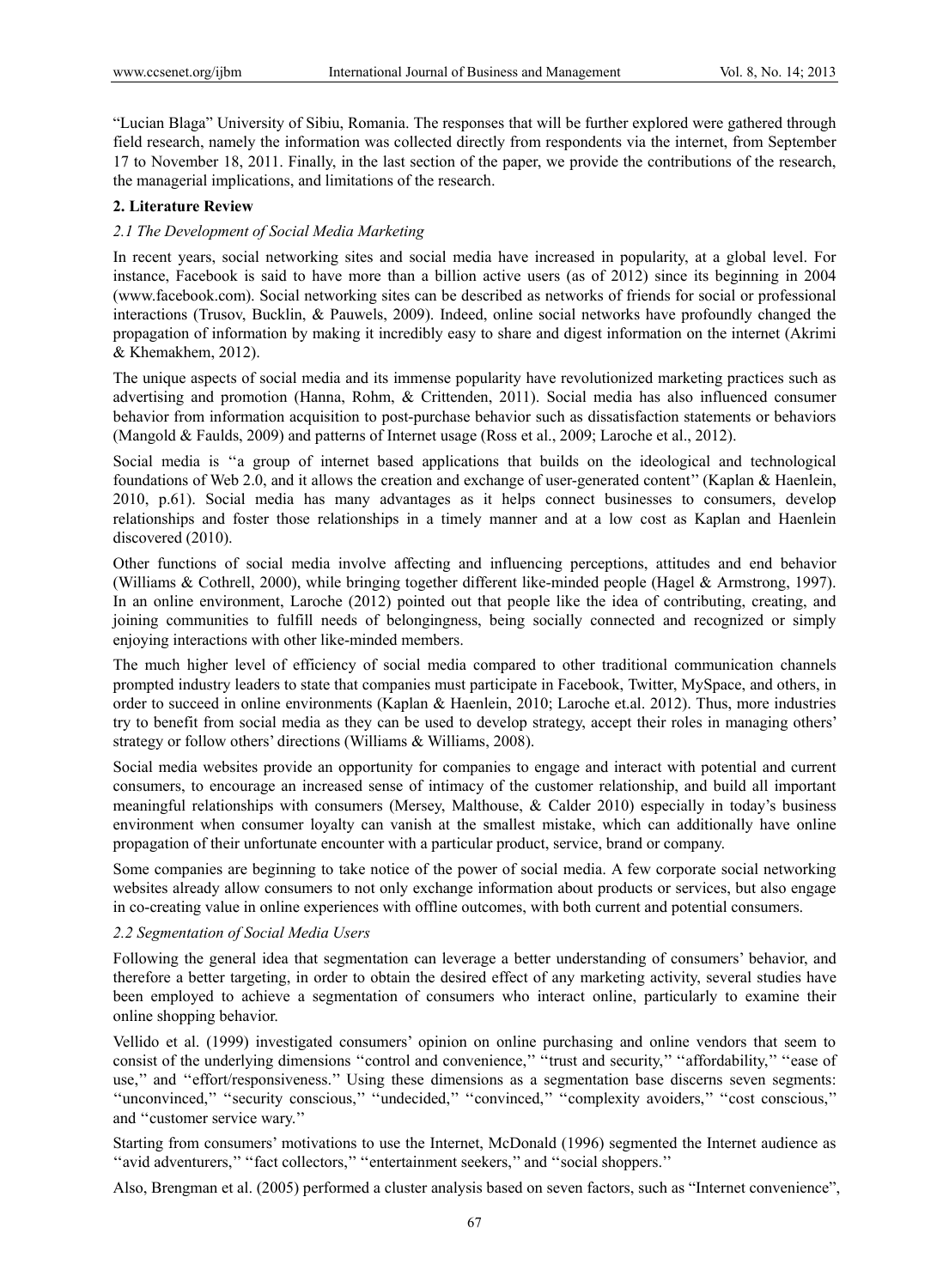"perceived self-inefficacy", "Internet logistics", "Internet distrust", "Internet offer", "Internet window-shopping".

## **3. Research Method**

## *3.1 Research Context*

The present research starts with the problem definition, and in this case, it refers to a detailed understanding of the customer's perception and customs regarding the usage of social media, namely how the students of "Lucian Blaga" University of Sibiu engage on social networking sites.

Furthermore, the main purpose, the objectives and the hypotheses were established, as follows:

- The main purpose: Determining the students' underlying characteristics in terms of social media engagement.
- Objective 1: Determining different types of respondents, based on their online activities.
- Hypothesis 1: At least three types of different users of social media will be identified.
- Objective 2: Determining different segments of respondents.
- Hypothesis 2: At least three clusters of different users of social media will be identified.
- Objective 3: Develop a linear model for studying the impact upon positive reaction to online advertisements
- Hypothesis 3: Social media user classification has a great impact in forming a favorable opinion for online ads.

## *3.2 Measurement and Research Instrument*

Data collection was achieved by using an online consumer survey. The data was collected with an online survey targeted at the students of Lucian Blaga University of Sibiu studying for a Bachelor, Master or Ph.D. Degree. A short description of the survey and a link-address was posted on the discussion board of the University's website.

All measurement items were newly formed and were aimed at studying students' behavior and reactions on social media websites in order to provide a better understanding of their interactions in an online environment. Table 1 provides the psychometric properties of the measures.

Considering the fact that the scale items were newly compiled, we measured the reliability of the scales used to evaluate the internal consistency of the constructs. Reliability is identified by Cronbach's alpha with a minimum of 0.70 (Cronbach, 1970; Nunnally, 1978).

| Dimension        | Scale items                                                    | Measurement of scale                                                                                                                                                                                                                                                                                                                                                                                                                          | Cronbach's<br>Alpha for the<br>scale |
|------------------|----------------------------------------------------------------|-----------------------------------------------------------------------------------------------------------------------------------------------------------------------------------------------------------------------------------------------------------------------------------------------------------------------------------------------------------------------------------------------------------------------------------------------|--------------------------------------|
| General social   | Voting on various sites                                        | $\mathbf{1}_{\{1,\ldots,1,\ldots,1,\ldots,1,\ldots,1,\ldots,1,\ldots,1\}}\in\mathbb{C}^{n}\times\mathbb{C}^{n}\times\mathbb{C}^{n}\times\mathbb{C}^{n}\times\mathbb{C}^{n}\times\mathbb{C}^{n}\times\mathbb{C}^{n}\times\mathbb{C}^{n}\times\mathbb{C}^{n}\times\mathbb{C}^{n}\times\mathbb{C}^{n}\times\mathbb{C}^{n}\times\mathbb{C}^{n}\times\mathbb{C}^{n}\times\mathbb{C}^{n}\times\mathbb{C}^{n}\times\mathbb{C}^{n}\times\mathbb{C}^{$ | .790                                 |
| media activities | Adding labels or tags to photos online (on<br>Facebook)        | $\mathbf{Q}$                                                                                                                                                                                                                                                                                                                                                                                                                                  |                                      |
|                  | Contributing to online forums and<br>discussion groups         |                                                                                                                                                                                                                                                                                                                                                                                                                                               |                                      |
|                  | Using the RSS feeds service                                    |                                                                                                                                                                                                                                                                                                                                                                                                                                               |                                      |
|                  | Contributing or editing wiki articles                          |                                                                                                                                                                                                                                                                                                                                                                                                                                               |                                      |
|                  | Posting of reviews and rating on various<br>products/ services |                                                                                                                                                                                                                                                                                                                                                                                                                                               |                                      |
|                  | Adding comments to various blog posts                          |                                                                                                                                                                                                                                                                                                                                                                                                                                               |                                      |
|                  | Adding comments to other people's social<br>media profiles     |                                                                                                                                                                                                                                                                                                                                                                                                                                               |                                      |
|                  | Uploading videos on YouTube, Vimeo, etc.                       |                                                                                                                                                                                                                                                                                                                                                                                                                                               |                                      |

#### Table 1. Reliability statistics for the construct measures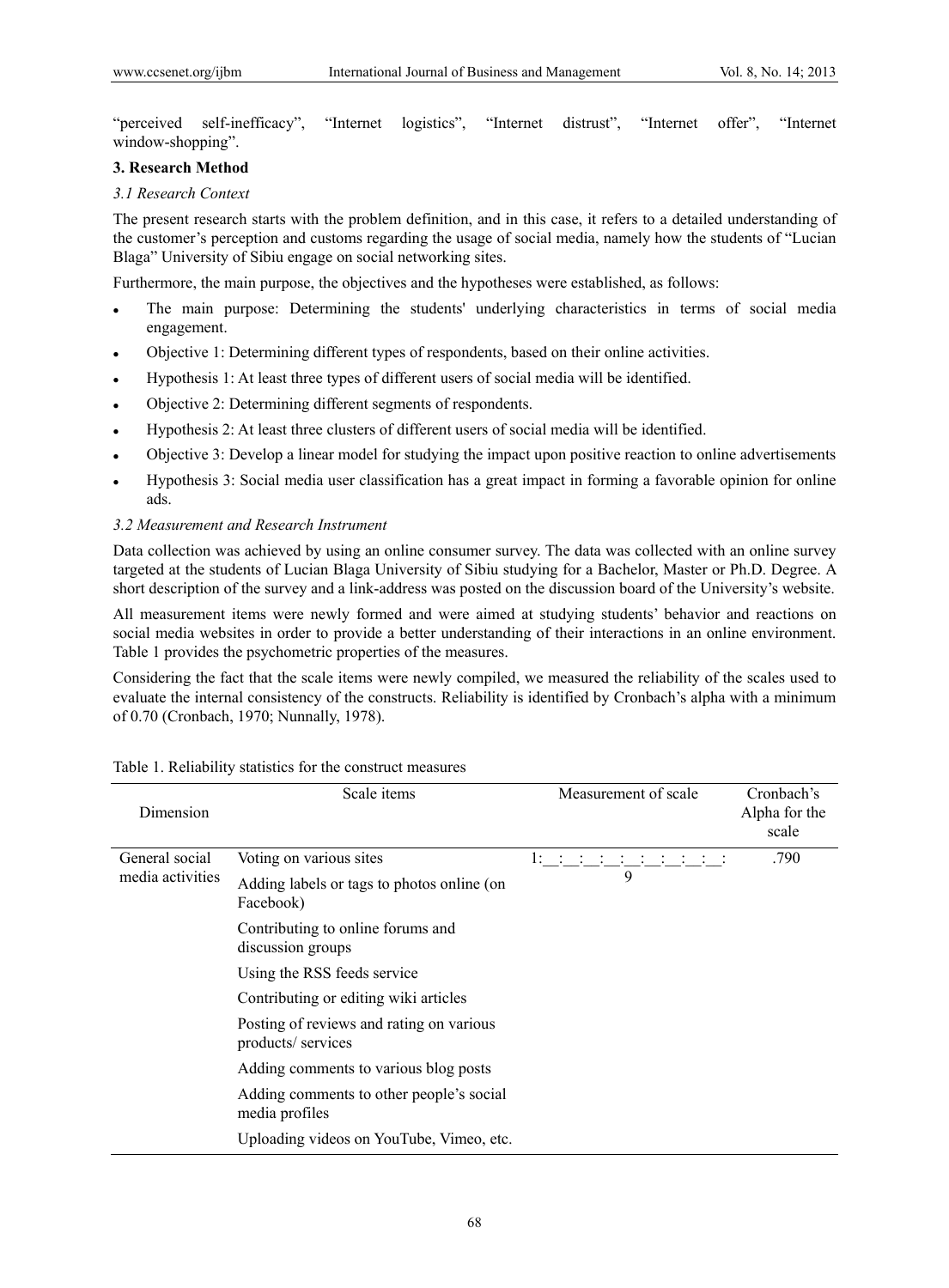| Social media<br>activities      | Watching a video online (YouTube, Vimeo,<br>$etc.$ )                         | 1: 1: 1: 1<br>$\overline{9}$                                                                                                                                                                                                                                                                                           | .860  |
|---------------------------------|------------------------------------------------------------------------------|------------------------------------------------------------------------------------------------------------------------------------------------------------------------------------------------------------------------------------------------------------------------------------------------------------------------|-------|
| performed on                    | Downloading music                                                            |                                                                                                                                                                                                                                                                                                                        |       |
| respondents' last               | Reading blogs                                                                |                                                                                                                                                                                                                                                                                                                        |       |
| visit                           | Updating personal blog                                                       |                                                                                                                                                                                                                                                                                                                        |       |
|                                 | Updating personal Twitter account                                            |                                                                                                                                                                                                                                                                                                                        |       |
|                                 | Updating profile on other social networks                                    |                                                                                                                                                                                                                                                                                                                        |       |
|                                 | Reading reviews and ratings for certain                                      |                                                                                                                                                                                                                                                                                                                        |       |
|                                 | products/services                                                            |                                                                                                                                                                                                                                                                                                                        |       |
|                                 | Reading forums                                                               |                                                                                                                                                                                                                                                                                                                        |       |
| Trust in                        | Friends and connections                                                      | Very low trust level                                                                                                                                                                                                                                                                                                   | .721  |
| information                     | Family                                                                       | $1:$ $\frac{1}{2}$ $\frac{1}{2}$ $\frac{1}{2}$ $\frac{1}{2}$ $\frac{1}{2}$ $\frac{1}{2}$ $\frac{1}{2}$ $\frac{1}{2}$ $\frac{1}{2}$ $\frac{1}{2}$ $\frac{1}{2}$ $\frac{1}{2}$ $\frac{1}{2}$ $\frac{1}{2}$ $\frac{1}{2}$ $\frac{1}{2}$ $\frac{1}{2}$ $\frac{1}{2}$ $\frac{1}{2}$ $\frac{1}{2}$ $\frac{1}{2}$ $\frac{1}{$ |       |
| from personal                   |                                                                              | Very high trust level                                                                                                                                                                                                                                                                                                  |       |
| sources                         |                                                                              |                                                                                                                                                                                                                                                                                                                        |       |
| Trust in                        | Community moderators                                                         | Very low trust level                                                                                                                                                                                                                                                                                                   | .765  |
| information                     | Brands' profiles                                                             | $1:$ $\frac{1}{2}:$ $\frac{1}{2}:$ $\frac{1}{2}:$ $\frac{1}{2}:$ $\frac{1}{2}:$ $\frac{1}{2}:$ $\frac{1}{2}:$ $\frac{1}{2}:$ $\frac{1}{2}:$ $\frac{1}{2}:$                                                                                                                                                             |       |
| from foreign<br>sources         | Brands' profiles                                                             | Very high trust level                                                                                                                                                                                                                                                                                                  |       |
| Positive                        | The ads that appear on my profile are                                        | Strongly Agree - Agree -                                                                                                                                                                                                                                                                                               | .801  |
| reactions to                    | relevant for my personal interests and I                                     | $Indifferent-Disagree -$                                                                                                                                                                                                                                                                                               |       |
| online                          | enjoy seeing them.                                                           | <b>Strongly Disagree</b>                                                                                                                                                                                                                                                                                               |       |
| advertisements                  | Quite often I access the ads that I see on<br>my social media profile.       |                                                                                                                                                                                                                                                                                                                        |       |
| Experience                      | For how long have you been using social                                      | $1 - 6$ months                                                                                                                                                                                                                                                                                                         | $NA*$ |
| using social                    | media websites?                                                              | $6$ months $-1$ year                                                                                                                                                                                                                                                                                                   |       |
| media                           |                                                                              | $1 - 2$ years                                                                                                                                                                                                                                                                                                          |       |
|                                 |                                                                              | $2 - 3$ years                                                                                                                                                                                                                                                                                                          |       |
|                                 |                                                                              | More than 3 years                                                                                                                                                                                                                                                                                                      |       |
| Clicking the ad                 | How many times did you take action based                                     | Often                                                                                                                                                                                                                                                                                                                  | $NA*$ |
|                                 | on an advert you saw on social media (in                                     | A few times                                                                                                                                                                                                                                                                                                            |       |
|                                 | terms of accessing the site or buying the                                    | Never                                                                                                                                                                                                                                                                                                                  |       |
| Log in pattern                  | product)?<br>How would you describe your log in                              | Always connected                                                                                                                                                                                                                                                                                                       | $NA*$ |
|                                 | pattern on social media sites?                                               | Several times a day                                                                                                                                                                                                                                                                                                    |       |
|                                 |                                                                              | Every three days                                                                                                                                                                                                                                                                                                       |       |
|                                 |                                                                              | Once a week                                                                                                                                                                                                                                                                                                            |       |
|                                 |                                                                              |                                                                                                                                                                                                                                                                                                                        |       |
|                                 |                                                                              | Occasionally (Less than<br>once a week)                                                                                                                                                                                                                                                                                |       |
|                                 |                                                                              |                                                                                                                                                                                                                                                                                                                        |       |
| Time spent per<br>login session | On average, how much time do you spend<br>per session on social media sites? | Less than 5 minutes                                                                                                                                                                                                                                                                                                    | $NA*$ |
|                                 |                                                                              | $5 - 15$ minutes                                                                                                                                                                                                                                                                                                       |       |
|                                 |                                                                              | $16 - 29$ minutes                                                                                                                                                                                                                                                                                                      |       |
|                                 |                                                                              | $30 - 60$ minutes                                                                                                                                                                                                                                                                                                      |       |
|                                 |                                                                              | More than 61 minutes                                                                                                                                                                                                                                                                                                   |       |
| Concern for                     | I do experience concern regarding the                                        | Strongly Agree - Agree -                                                                                                                                                                                                                                                                                               | $NA*$ |
| privacy                         | confidentiality and privacy of my personal<br>information.                   | Indifferent – Disagree –<br><b>Strongly Disagree</b>                                                                                                                                                                                                                                                                   |       |
|                                 | How important do you think social media                                      | Very important - Important -                                                                                                                                                                                                                                                                                           | $NA*$ |
| Importance of<br>social media   | is for your social life?                                                     | Indifferent - Somewhat not                                                                                                                                                                                                                                                                                             |       |
|                                 |                                                                              | important - Not important at all                                                                                                                                                                                                                                                                                       |       |

\*Cronbach's Alpha could not be computed because the variables are either nominal, ordinal or are formed of one single interval scale.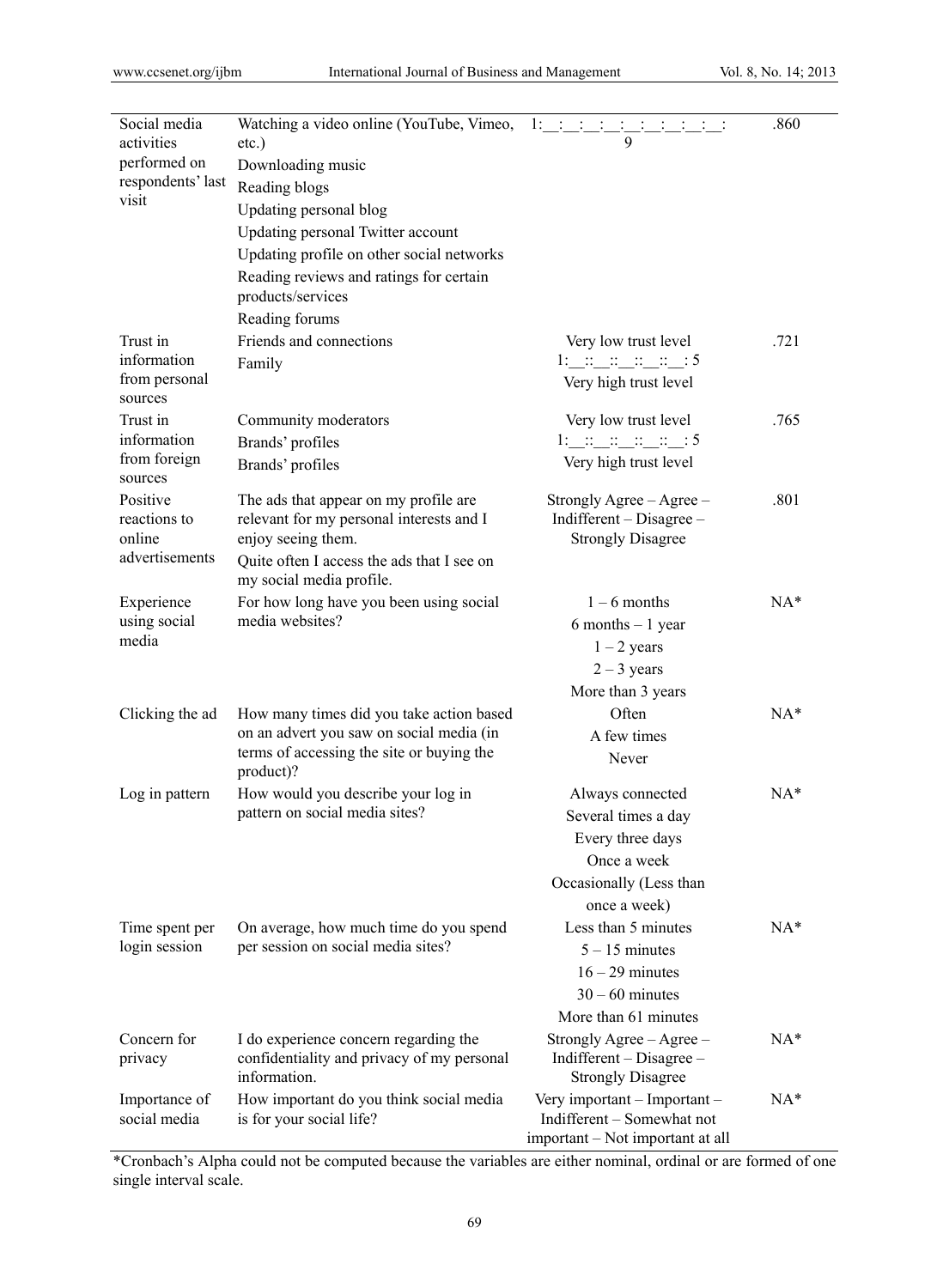# *3.3 Data Collection and Sampling*

This study implied a primary research which involved getting original data by conducting a field research. In this case, the information was collected directly from respondents via the internet, from September 17 to November 18, 2011, and the data analysis is quantitative (Dumitrescu, Stanciu, Tichindelean, & Vinerean, 2012).

Also, this paper is based on an exploratory research whose primary objective is to provide insights into a marketing phenomenon, namely students' pattern of using social media and social networking sites, and particularly in relation to their reaction to advertising in a medium where they decide and choose the information they engage with. The responses were collected from students from "Lucian Blaga" University of Sibiu, a higher education institution in Romania (Dumitrescu, Stanciu, Tichindelean, & Vinerean, 2012).

As a sampling technique, we used the convenience sampling technique which implies a non-probability sampling. The sample size was represented by students of the "Lucian Blaga" University of Sibiu, Romania in the following proportions: 26.69% (Bachelor degree, first year of study), 18.22% (Bachelor degree, second year of study), 31.36% (Bachelor degree, third year of study), 7.2% (Master degree, first year of study),15.25% (Master degree, second year of study), 0.42% (Ph.D. degree, first year of study) and 0.85% (Ph.D. degree, second year of study) (Dumitrescu, Tichindelean, & Vinerean, 2012; Dumitrescu, Stanciu, Tichindelean, & Vinerean, 2012).

The sample size was computed by the formula  $n=z^2*s^2/e^2$ , where z is a known tabular value for a specific level of significance, s represents the sample standard deviation of the selection variable (number of students by their year of study and study cycle) and e is the standard error. A confidence level of 95% was chosen, therefore the  $z_{0.95}$  is 1.96 and the sample standard deviation is  $s = 28.65$  students by their year of study and study cycle. The chosen sampling standard error is  $e = 3.66$  students by their year of study and study cycle. By applying the formula, we have determined a sample size of  $n = 235.51 = 236$  students. The sampling process was executed by applying an online questionnaire to 236 students (Dumitrescu, Tichindelean, & Vinerean, 2012; Dumitrescu, Stanciu, Tichindelean, & Vinerean, 2012).

# **4. Results**

## *4.1 Factor Analysis*

In the data analysis phase of the research, the data was collected via the Internet (FreeOnlineSurveys), and for the information's preparation and processing the researchers used the statistical analysis program SPSS (IBM SPSS, 2011) and firstly the Factor Analysis method.

Factor analysis represents a class of procedures primarily used for data reduction and summarization by identifying the latent variables. A factor is an underlying dimension that explains the correlations among a set of variables. As an extraction method, the researchers used the Principal Components method. In second step, the factors are rotated to ease interpretation. Varimax is the rotation method used most frequently with survey data, because it is a method of orthogonal rotation, which tries to load a smaller number of variables highly onto each factor resulting in a more interpretable and more relevant factors (Field, 2005, pp.630-636). As a clustering criterion, the Schwartz's Bayesian Criterion (BIC) was used.

Additionally, we used the Kaiser-Meyer-Olkin Measure of Sampling Adequacy (KMO) in order to examine the appropriateness of factor analysis. High values (between 0.5 and 1.0) indicate that the factor is relevant.

|                |       | Initial Eigenvalues |                    |       |          | <b>Extraction Sums of Squared</b> |       | Rotation Sums of Squared |              |      |
|----------------|-------|---------------------|--------------------|-------|----------|-----------------------------------|-------|--------------------------|--------------|------|
| Factor         |       |                     |                    |       | Loadings |                                   |       | Loadings                 |              | KMO  |
|                | Total | $%$ of              | Cumulative % Total |       | $%$ of   | Cumulative % Total                |       | $%$ of                   | Cumulative % |      |
|                |       | Variance            |                    |       | Variance |                                   |       | Variance                 |              |      |
| 1              | 6.338 | 37.284              | 37.284             | 6.338 | 37.284   | 37.284                            | 3.140 | 18.468                   | 18.468       | .884 |
| 2              | 1.603 | 9.431               | 46.715             | 1.603 | 9.431    | 46.715                            | 3.129 | 18.405                   | 36.874       |      |
| 3              | 1.266 | 7.446               | 54.161             | 1.266 | 7.446    | 54.161                            | 2.600 | 15.292                   | 52.166       |      |
| $\overline{4}$ | 1.041 | 6.122               | 60.283             | 1.041 | 6.122    | 60.283                            | 1.380 | 8.117                    | 60.283       |      |
| $5^{\rm a}$    | .972  | 5.717               | 66.000             |       |          |                                   |       |                          |              |      |
| 6 <sup>a</sup> | .771  | 4.534               | 70.533             |       |          |                                   |       |                          |              |      |

Table 2. Total variance explained for factor analysis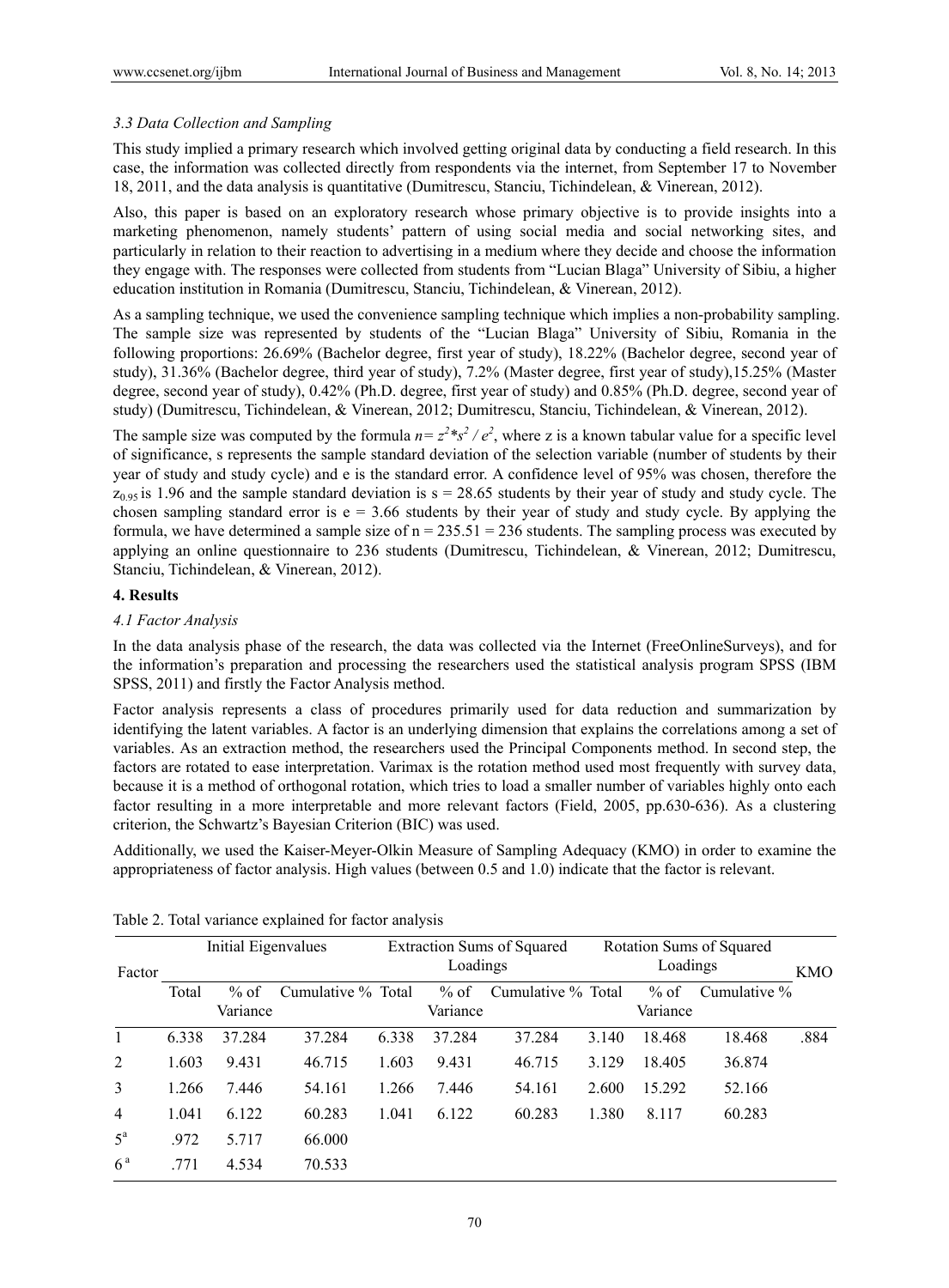| 7 <sup>a</sup>  | .672 | 3.951 | 74.485  |
|-----------------|------|-------|---------|
| 8 <sup>a</sup>  | .661 | 3.888 | 78.372  |
| 9 <sup>a</sup>  | .635 | 3.733 | 82.105  |
| 10 <sup>a</sup> | .580 | 3.410 | 85.515  |
| 11 <sup>a</sup> | .455 | 2.679 | 88.195  |
| 12 <sup>a</sup> | .417 | 2.454 | 90.649  |
| 13 <sup>a</sup> | .371 | 2.184 | 92.833  |
| 14 <sup>a</sup> | .363 | 2.137 | 94.970  |
| 15 <sup>a</sup> | .327 | 1.921 | 96.892  |
| 16 <sup>a</sup> | 274  | 1.613 | 98.505  |
| 17 <sup>a</sup> | 254  | 1.495 | 100.000 |

<sup>a</sup> These factors are redundant.

|  | Table 3. Rotated component matrix of the newly formed factors |  |  |  |
|--|---------------------------------------------------------------|--|--|--|
|  |                                                               |  |  |  |

|                                                                       | Factors         |          |            |                   |  |  |
|-----------------------------------------------------------------------|-----------------|----------|------------|-------------------|--|--|
|                                                                       | F1 - Expressers | $F2 -$   | $F3 -$     | F4 - Watchers and |  |  |
|                                                                       | and Informers   | Engagers | Networkers | Listeners         |  |  |
| Watching a video online (YouTube, Vimeo, etc.)                        | .025            | .023     | .239       | .772              |  |  |
| Downloading music                                                     | .127            | .153     | $-.038$    | .790              |  |  |
| Reading blogs                                                         | .385            | .523     | .149       | $-.044$           |  |  |
| Updating personal blog                                                | .703            | .198     | .170       | .060              |  |  |
| <b>Updating personal Twitter account</b>                              | .769            | .048     | .134       | $-0.012$          |  |  |
| Updating profile on other social networks                             | .103            | .097     | .767       | .095              |  |  |
| Reading reviews<br>and ratings<br>for<br>certain<br>products/services | .149            | .751     | .231       | .078              |  |  |
| Reading forums                                                        | .135            | .823     | $-.024$    | .257              |  |  |
| Voting on various sites                                               | .243            | .533     | .467       | $-.062$           |  |  |
| Adding labels or tags to photos online (on<br>Facebook)               | .190            | .268     | .772       | .040              |  |  |
| Contributing to online forums and discussion<br>groups                | .364            | .621     | .246       | .108              |  |  |
| Using the RSS feeds service                                           | .698            | .303     | .090       | .069              |  |  |
| Contributing or editing wiki articles                                 | .631            | .371     | $-0.036$   | .070              |  |  |
| Posting of reviews and rating on various<br>products/ services        | .447            | .559     | .230       | .012              |  |  |
| Adding comments to various blog posts                                 | .478            | .462     | .358       | $-.005$           |  |  |
| Adding comments to other people's social media<br>profiles            | .148            | .125     | .845       | .122              |  |  |
| Uploading videos on YouTube, Vimeo, etc                               | .526            | .167     | .228       | .175              |  |  |

After undergoing the Factor Analysis, using the Principal Component Analysis and the Varimax Rotation Method with Kaiser Normalization, four factors emerged. These four factors represent the basis for an understanding of the students' activities on social media sites (Table 3).

The respondents that formed the first factor have been named *Expressers and Informers*. They get involved in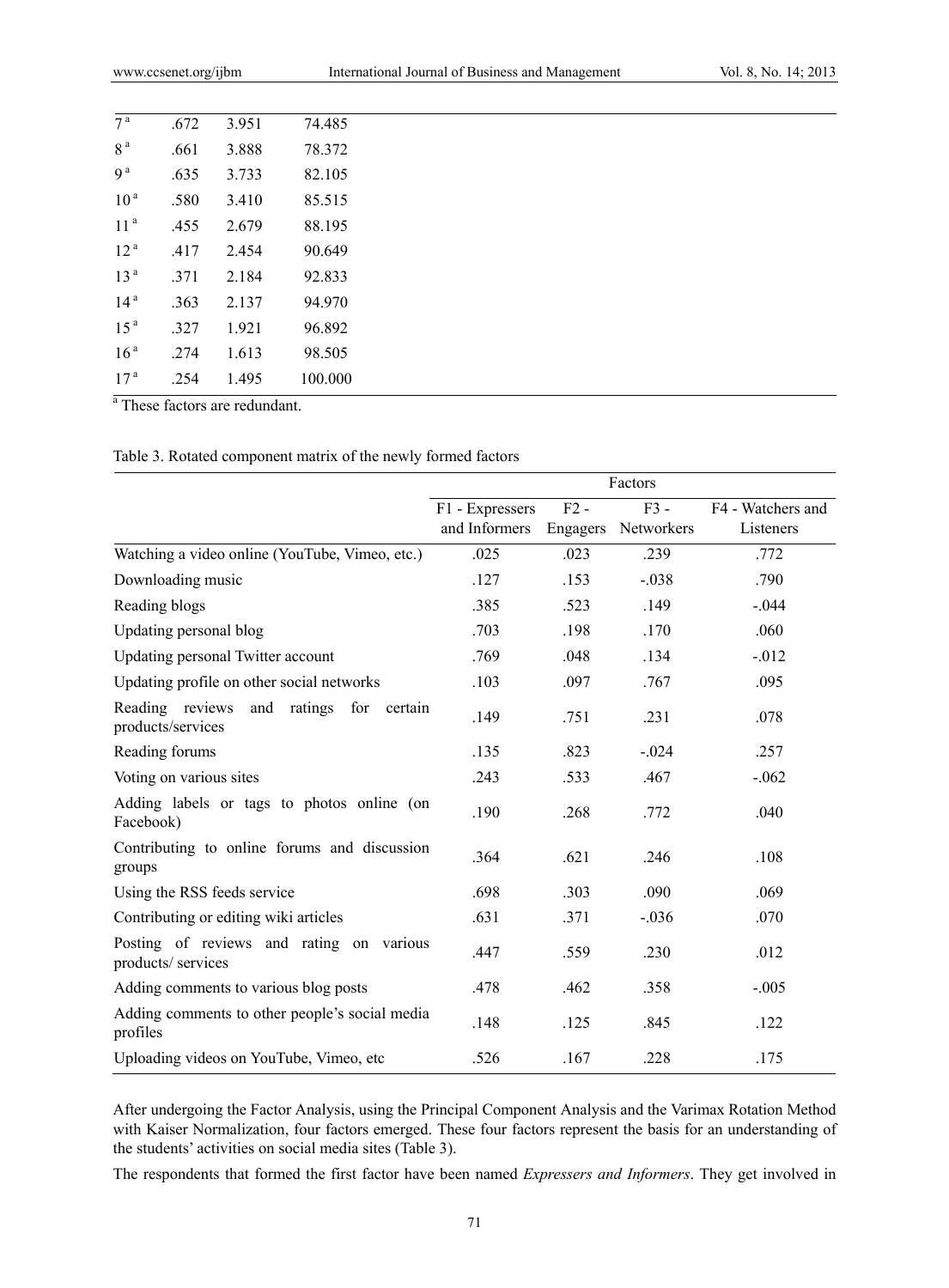the online environment but they are mostly focused on them, on providing information about themselves through blogging, Twitter and uploading wiki articles. However, Expressers and Informers are individuals who stay current, particularly by using the RSS, and then by staying current with different sources of information.

The second factor is entitled *Engagers* because they seek and read different forums and reviews, but they also get involved by posting comments and reviews, rate sites, products and services. They always what to know more, but they also want to let others know about their opinions regarding different subjects.

The third factor has been entitled *Networkers or Socializers* because they are particularly involved in social media sites like Facebook, Myspace. The Networkers are very vocal and engage in actions like updating their profiles regularly, posting comments to their friends and tagging pictures.

The final factor has been named *Watchers and Listeners* because it consists of internet users who have a minimum activity online. They only choose to engage in online activity that are entertainment-driven, namely watching movies, TV shows, videos, listening to music, and download music or video.

Similarly, factor analysis (using the principal components and varimax rotation methods) was also performed for other variables (Table1., namely "Trust in information from personal sources", "Trust in information from foreign sources", "Positive reactions to online advertisements") included in the survey in order to observe the students' underlying attitude regarding reactions to online ads and trust in information provided on social media websites. Three new factors were obtained and the general information about these new variables is presented in Table 4.

|                                           | Initial Eigenvalues |                                            |         |       | <b>Extraction Sums of Squared Loadings</b> | <b>KMO</b> Measure<br>of Sampling |      |
|-------------------------------------------|---------------------|--------------------------------------------|---------|-------|--------------------------------------------|-----------------------------------|------|
| Factor                                    | Total               | % of Variance Cumulative %                 |         | Total |                                            | % of Variance Cumulative %        |      |
| Positive reactions to online ads          |                     |                                            |         |       |                                            |                                   | .657 |
| 1                                         | 1.671               | 83.529                                     | 83.529  | 1.671 | 83.529                                     | 83.529                            |      |
| $2^{\rm a}$                               | .329                | 16.471                                     | 100.000 |       |                                            |                                   |      |
|                                           |                     | Trust in information from personal sources |         |       |                                            |                                   | .703 |
| 1                                         | 1.197               | 59.854                                     | 59.854  | 1.197 | 59.854                                     | 59.854                            |      |
| $2^{\rm a}$                               | .803                | 40.146                                     | 100.000 |       |                                            |                                   |      |
| Trust in information from foreign sources |                     |                                            |         |       |                                            |                                   | .680 |
| $\mathbf{1}$                              | 1.511               | 75.566                                     | 75.566  | 1.511 | 75.566                                     | 75.566                            |      |
| $2^{\mathrm{a}}$                          | .489                | 24.434                                     | 100.000 |       |                                            |                                   |      |

Table 4. Information regarding three new factors: positive reactions to online ads, trust in information from personal sources, and trust in information from foreign sources

<sup>a</sup> These factors are redundant.

#### *4.2 Cluster Analysis*

The next stage involved using the TwoStep Cluster method in order to obtain segmentation, based on newly created factors. Clustering, or segmentation, is used in order to explore patterns of similarity or dissimilarity in different types of participants, i.e. to discover and describe groups of participants who may view particular forms of behavior in similar ways when considering different dimensions, which, eventually, concur to the quality of the higher education institution, "Lucian Blaga" University of Sibiu. We used the Two-Step Cluster procedure in SPSS (IBM SPSS, 2011), which incorporates statistical criteria to determine the optimal number of clusters, considering the number of observations from this database.

Also, the method allowed us to incorporate both continuous (the newly formed factors and the scales presented Table 3 and 4), and categorical variable (also, presented in Table 1). The results of the clustering procedure are presented in Table 5.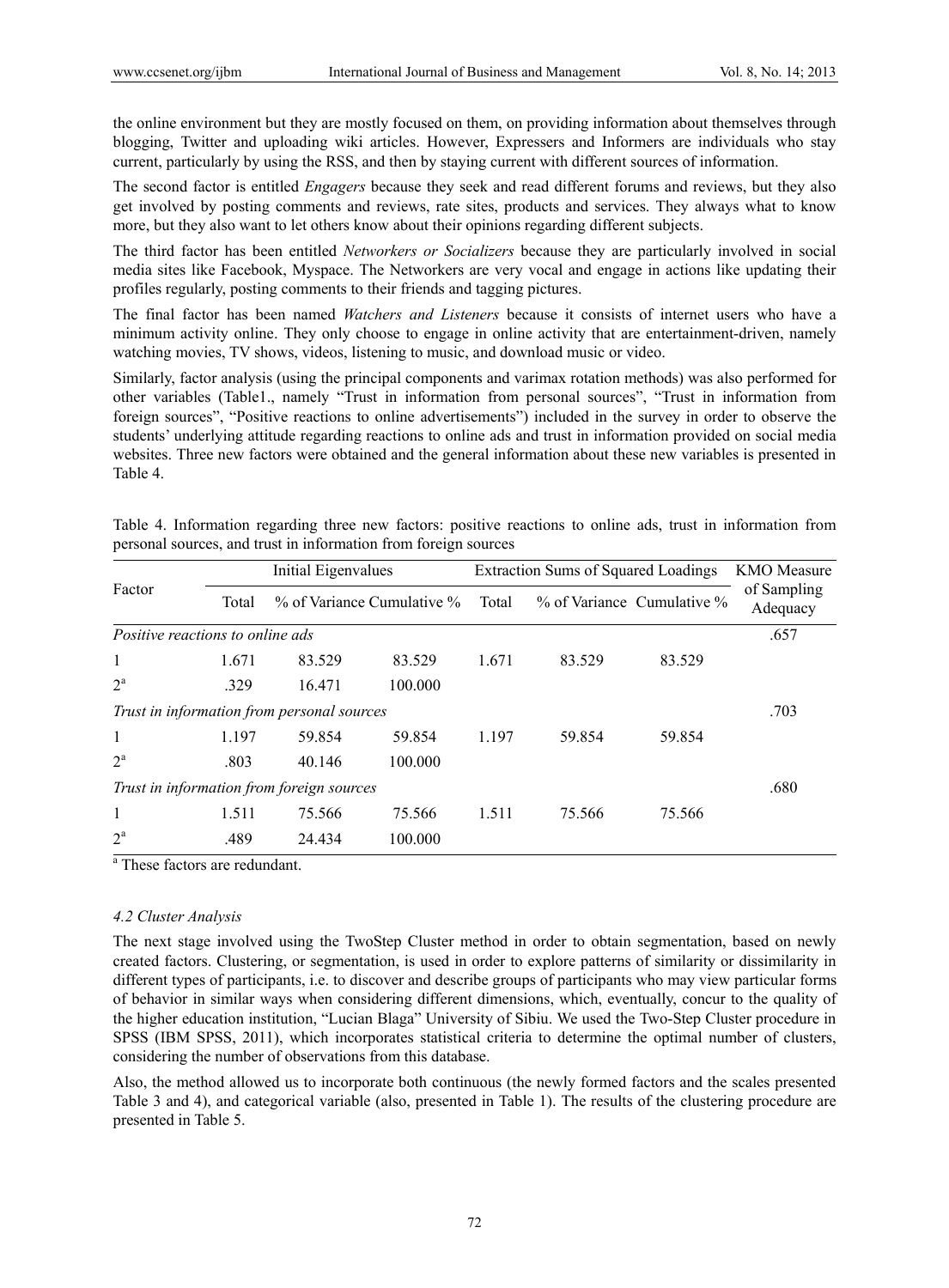| Variables                                        | Cluster $1 - 36.9%$<br>(87 respondents)                | Cluster $2 - 32.2%$<br>(76 respondents)                                                                                                                                                                  | Cluster $3 - 30.9\%$<br>(73 respondents)                 |
|--------------------------------------------------|--------------------------------------------------------|----------------------------------------------------------------------------------------------------------------------------------------------------------------------------------------------------------|----------------------------------------------------------|
| Clicking the ad                                  | Most frequent response:<br>Often - 89.7%               | Most frequent response:<br>A few times $-77.6\%$                                                                                                                                                         | Most frequent response:<br>A few times $-76.7\%$         |
| Experience using<br>social media                 | Most frequent response:<br>More than 3 years $-41.4\%$ | Most frequent response:<br>$2 - 3$ years $- 55.3\%$                                                                                                                                                      | Most frequent response:<br>More than 3 years - 76.7%     |
| Log in pattern                                   | Most frequent response:                                | Most frequent response:<br>Several times a day $-58.6\%$ Several times a day $-48.7\%$                                                                                                                   | Most frequent response:<br>Several times a day $-84.9\%$ |
| session                                          |                                                        | Time spent per login Most frequent response: 5 – Most frequent response: 5 – Most frequent response: 5 –<br>15 minutes / session $-32.2\%$ 15 minutes / session $-43.4\%$ 15 minutes / session $-31.5\%$ |                                                          |
| Engagers                                         | Mean: -0.09                                            | Mean: $-0.0$                                                                                                                                                                                             | Mean: 0.12                                               |
| Expressers and<br><b>Informers</b>               | Mean: -0.23                                            | Mean: 0.15                                                                                                                                                                                               | Mean: 0.12                                               |
| Networkers                                       | Mean: -0.14                                            | Mean: -0.05                                                                                                                                                                                              | Mean: 0.23                                               |
| Watchers and<br>Listeners                        | Mean: $-0.13$                                          | Mean: $-0.14$                                                                                                                                                                                            | Mean: 0.30                                               |
| Trust in information<br>from personal<br>sources | Mean: -0.27                                            | Mean: $0.18$                                                                                                                                                                                             | Mean: 0.14                                               |
| Trust in information<br>from foreign sources     | Mean: -0.08                                            | Mean: 0.03                                                                                                                                                                                               | Mean: 0.06                                               |
| Concern for privacy                              | Mean: 0.14                                             | Mean: -0.14                                                                                                                                                                                              | Mean: -0.02                                              |
| Importance of social<br>media                    | Mean: -0.29                                            | Mean: -0.08                                                                                                                                                                                              | Mean: -0.31                                              |
| Positive reactions to<br>online ads              | Mean: 0.64                                             | Mean: -0.44                                                                                                                                                                                              | Mean: - 0.31                                             |

## Table 5. Information that differentiate the clusters formed

The first cluster formed consists of 36.9% of the total respondents who do not really engage in social media activities, and have a negative reaction towards networking activities, expressing themselves or being a spectator online, perhaps due to their high level of privacy concern. Also, they have social media profiles for more than 3 years, they seem to log in several times a day and just browse around social media websites for 5 to 15 minutes. However, they have a positive outlook on online advertising and have frequently clicked on such advertisements with the intent to purchase or find out more information.

The students forming the second segment are Expressers and Informers on social media websites, who have been using for an average of two to three years, several times a day, for 5 to 15 minutes. They do not worry about confidentiality issues and they trust mostly their personal sources of information, such as friends and family in an online environment. The 32.2% of the total sample do not appreciate the intrusive online advertisements; however, they have clicked on profile targeted ads a few times.

The third cluster comprises the respondents who get involved in all sorts of social media activities, as they can be classified as Engagers, Expressers and Informers, Networkers, Watchers and Listeners. Similarly as the respondents from the previous clusters, they are using social media for more than 3 years and tend to log in several times a day, for an average of  $5 - 15$  minutes per session. Also, even though these respondents do not have a favorable perception regarding online advertising, they seem to have clicked on social media ads.

# *4.3 Automatic Linear Modeling*

Furthermore, a SPSS specific procedure was used, namely Automatic Linear Modeling (ALM), in order to forecast and model a continuous target variable based on linear relationships between the target variable and its designated predictors. 8 continuous predictors and 4 categorical predictors were chosen in order to observe the impact on the target variable, namely, in this case, the positive reactions to online ads (Figure 1).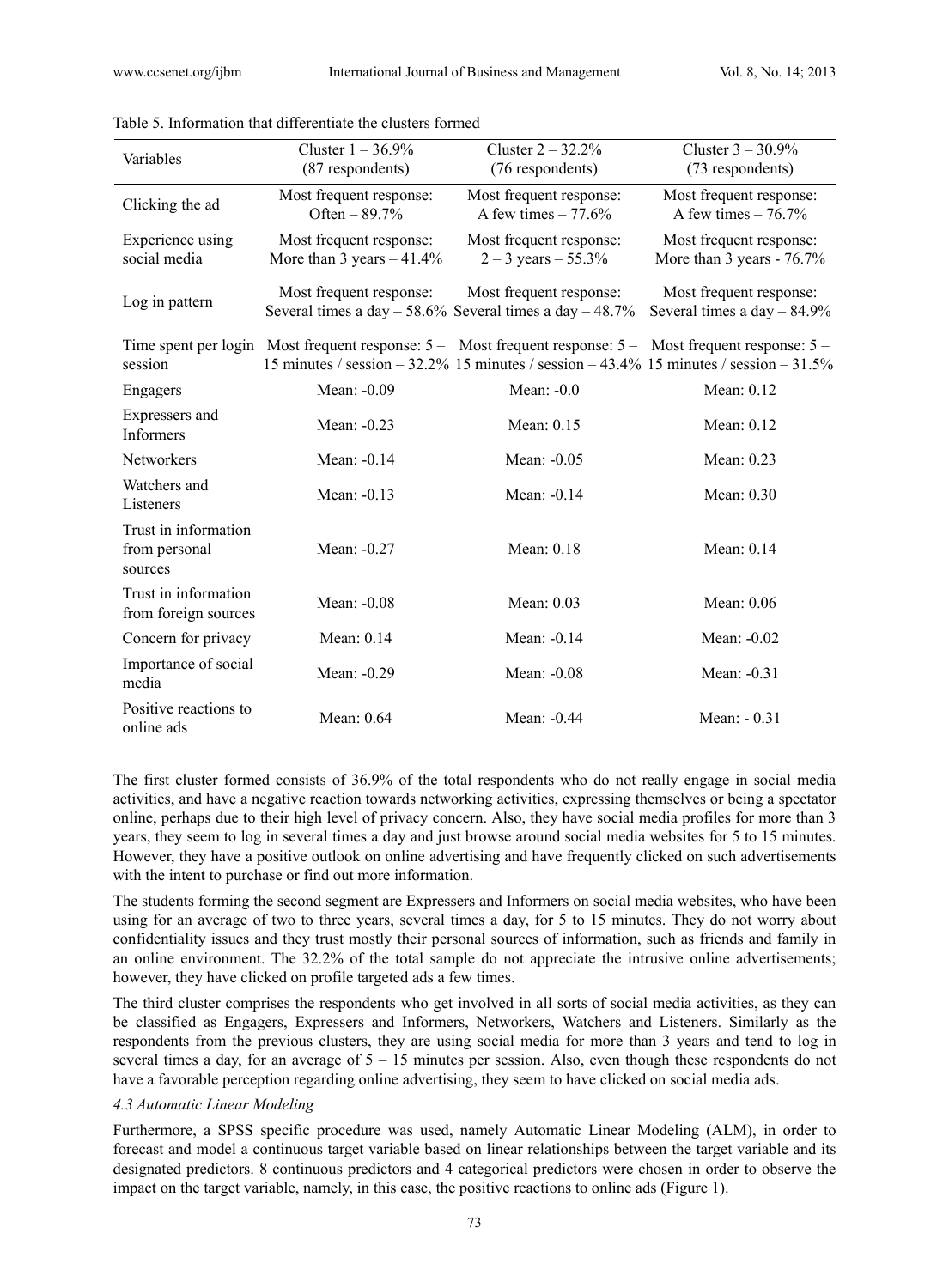

Figure 1. Concepts' relationship tested using automatic linear modeling

The model selection method used was Forward Stepwise, which starts with no effects and then adds and removes them at each step, based on the Information Criterion (AICC). Also, the preparation of the data was automatic. The accuracy value is 51% and it represents the adjusted  $R^2$  multiplied by 100.



Figure 2. Predictor importance for the target variable in the automatic linear modeling procedure

Figure 2 shows the predictors in the final model and their assigned importance by the Automatic Linear Modeling procedure. The values are normalized so that the importance values sum one. The importance of a predictor represents the residual sum of squares with the predictor removed from the model (IBM SPSS, 2011). Hence, even though we included twelve predictors in order to study the target variable of positive reactions to social media advertising, the ALM procedure considered only seven variables: Clicking the ad, Experience using social media, Networkers, Watchers and Listeners, Concern for privacy, Log in pattern, Engagers.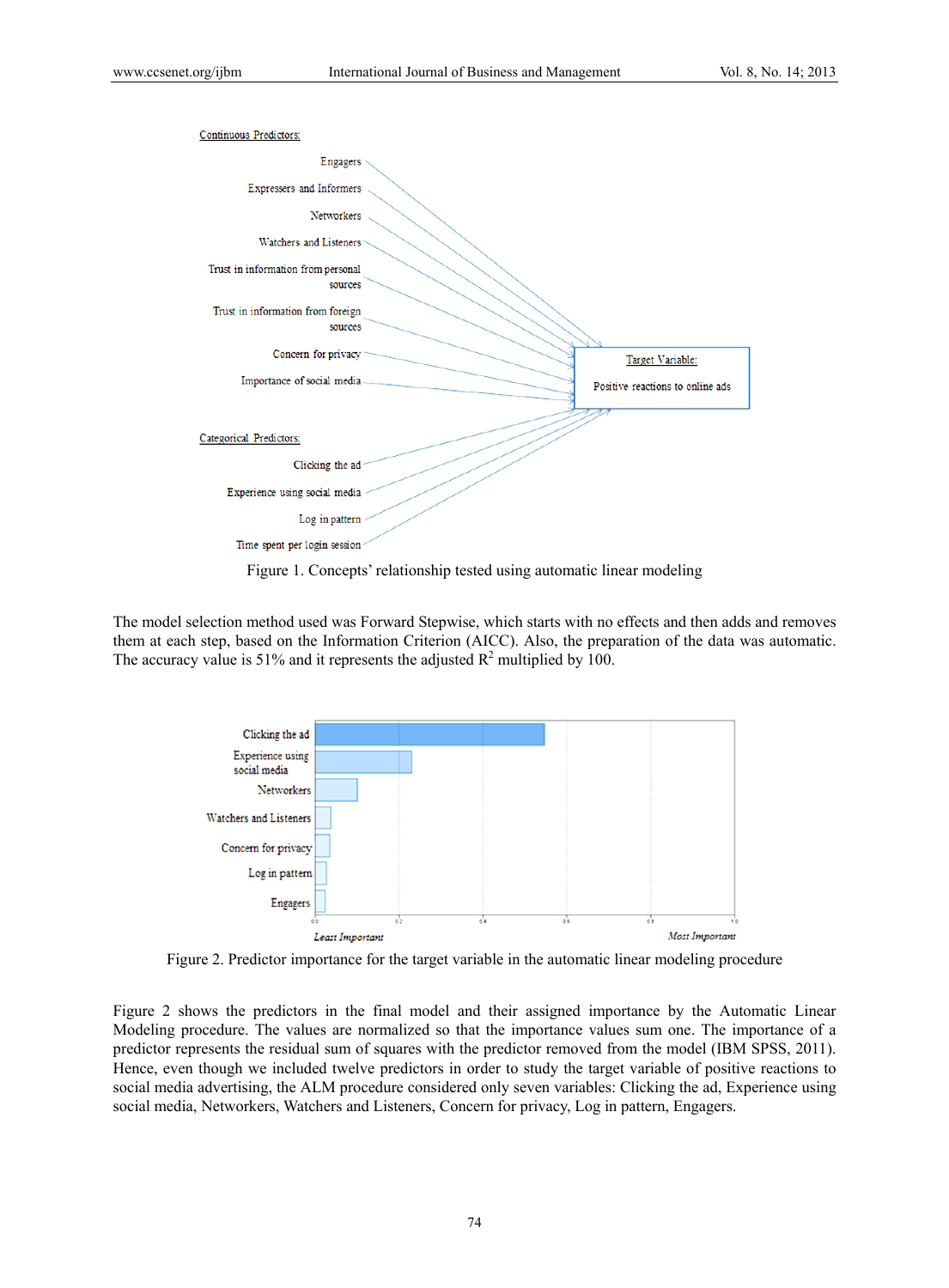

Figure 3. Studentized residuals for automatic linear modeling procedure

Figure 3 displays the histogram of Studentized residuals which compares the distribution of the residuals to a normal distribution.

| Source                        | df<br>Sum of Squares |                | Mean Square | F      | Sig. | Importance |
|-------------------------------|----------------------|----------------|-------------|--------|------|------------|
| Overall model                 | 93.970               | 8              | 11.746      | 27.701 | .000 |            |
| Clicking the ad               | 45.125               | $\overline{2}$ | 22.563      | 53.208 | .000 | 0.547      |
| Experience using social media | 18.975               |                | 18.975      | 44.747 | .000 | 0.230      |
| <b>Networkers</b>             | 8.2885               |                | 8.285       | 19.539 | .000 | 0.100      |
| Watchers and Listeners        | 3.115                |                | 3.115       | 7.347  | .007 | 0.038      |
| Concern for privacy           | 2.902                |                | 2.902       | 6.844  | .010 | 0.035      |
| Log in pattern                | 2.177                |                | 2.177       | 5.135  | .025 | 0.026      |
| Engagers                      | 1.937                | 1              | 1.937       | 4.569  | .034 | 0.023      |
| Residual                      | 83.536               |                | 0.424       |        |      |            |

Table 6. Analysis of variance for the proposed model

The analysis of variance table presents information about the whole model, by examining how the independent variables interact with each other and what effects these interactions have on the dependent variable. Table 6 presents only the variables that are statistically significant according to the F test and does not include some predicting variables that would be considered to be insignificant according to this calculated statistic. In the information criterion, the Automatic Linear Modeling procedure used reduction in order to determine which predictors to add and which ones to eliminate from the final model, in order to increase the model's overall significance.

Regarding the seven variables (Clicking the ad, Experience using social media, Networkers, Watchers and Listeners, Concern for privacy, Log in pattern, Engagers) included in the modeling procedure, we can conclude that there is significant interaction between them and the target variable that studies the respondents' positive reactions towards ads displayed on social media websites.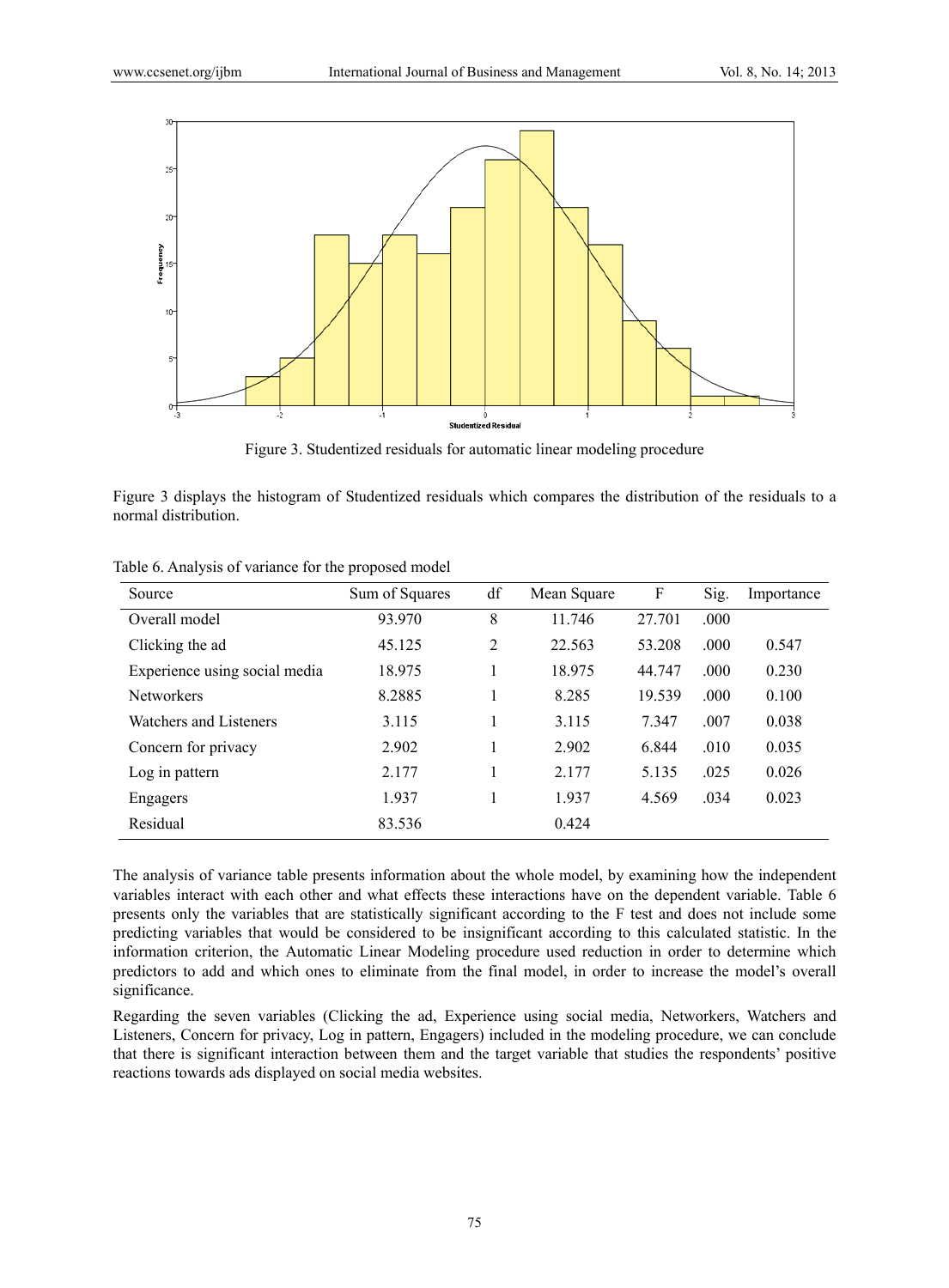



Figure 4 represents the ANOVA table only in a graphic display. The predictor variables are ranked according to their assigned importance while the thickness of each connecting line represents the statistical significance of that particular effect on the positive reactions to ads, as a target variable.

Table 7 displays the estimates for parameters included in the overall model and their individual effects on the target variable (positive reactions to online ads). The column titled 'Coefficient' emphasizes the relationship each predictor has to the model's target variable. Moreover, the effects that are categorical predictors have multiple associated coefficients; one for each category except the category corresponding to the redundant parameter.

| Model term                                                    | Coefficient | Std.  | t        |       | 95% Confidence Interval |          |            |
|---------------------------------------------------------------|-------------|-------|----------|-------|-------------------------|----------|------------|
|                                                               |             | Error |          | Sig.  | Lower                   | Upper    | Importance |
| Intercept                                                     | 0.794       | 0.083 | 9.605    | .000  | 0.631                   | 0.957    |            |
| Clicking the ad - Often                                       | 1.406       | 0.159 | $-8.865$ | .000  | $-1.718$                | $-1.093$ | 0.547      |
| Clicking the ad - A few times                                 | $-0.854$    | 0.101 | $-8.468$ | .000  | $-1.053$                | $-0.655$ | 0.547      |
| Clicking the ad - Never                                       | $0^a$       |       |          |       |                         |          | 0.547      |
| Experience<br>using<br>social<br>$median - More than 3 years$ | 0.880       | 0.132 | $-6.689$ | .000. | $-1.140$                | $-0.621$ | 0.230      |
| Experience<br>social<br>using<br>media $-2-3$ years           | $0^a$       | 0.049 |          |       |                         |          | 0.230      |
| <b>Networkers</b>                                             | $-0.215$    | 0.047 | $-4.420$ | .000  | $-0.312$                | $-0.119$ | 0.100      |
| Watchers and Listeners                                        | 0.127       | 0.049 | 2.711    | .007  | $-.035$                 | 0.219    | 0.038      |
| Concern for privacy                                           | 0.128       | 0.147 | 2.616    | .010  | 0.032                   | 0.225    | 0.035      |
| Log in pattern - Several times<br>a day                       | $-0.333$    |       | $-2.266$ | .025  | $-0.622$                | $-0.043$ | 0.026      |
| $Log in pattern - Once a week$                                | $0^a$       | 0.046 |          |       |                         |          | 0.026      |
| Engagers                                                      | $-0.999$    |       | $-2.138$ | .034  | $-0.191$                | $-0.008$ | 0.023      |

Table 7. Coefficients determined for the influential predictors for the target variable

<sup>a</sup> This coefficient is set to zero because it is redundant.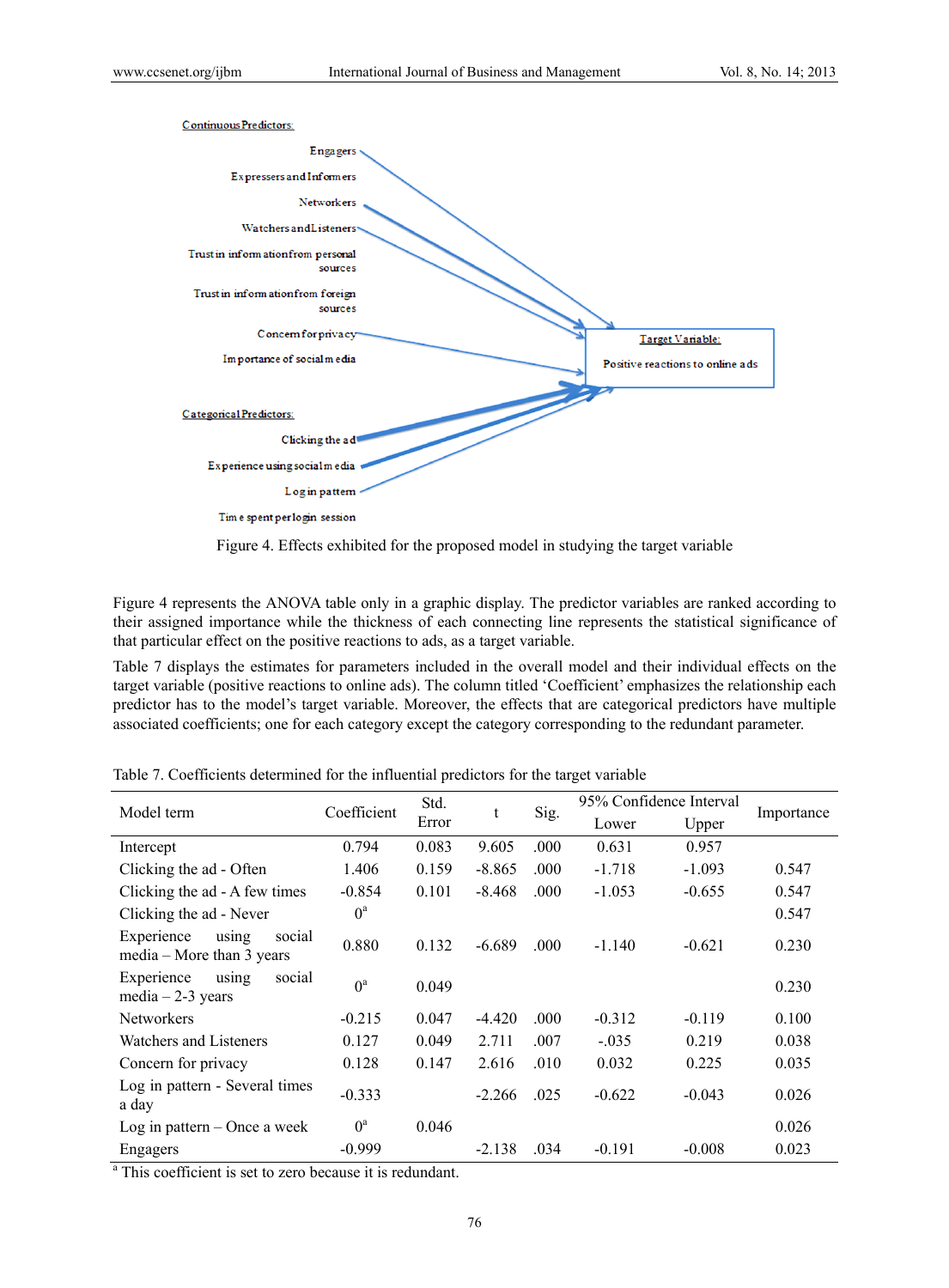The coefficients show the relationship each predictor has with the target variable. Most notably, the students who actually often click on social media advertisements have a positive reaction to such marketing instruments. The model exhibits watchers and listeners who have a long experience with social networking sites, even though they have privacy issues.

#### **5. Discussion**

## *5.1 Theoretical Contribution*

Nowadays, the analysis of consumer behavior is central for marketing success, especially since most potential consumers are using the internet and different online socializing tools. The online audience is a booming market worldwide, however giving its globalized nature a level of segmentation is needed cross-culturally. Regarding the academic implications, our results contribute to the study of the field of Internet marketing.

The conclusions obtained from our research have important implications for the academic research, derived principally from the analysis of four new types of social media consumers, namely Engagers, Expressers and Informers, Networkers, and Watchers and Listeners. We used this new classification, other newly formed variables (Positive reactions to online ads, Trust in information from personal sources, Trust in information from foreign sources), continuous variables (Concern for privacy, Importance of social media), and categorical variables (Experience using social media, Clicking the ad, Log in pattern, Time spent per login session) to achieve a segmentation of social media users and observe different patterns which could be targeted to improve the effectiveness and efficiency of online marketing activities. Therefore, this research presents new ways to classify online consumers, which served as a basis for psychographic segmentation, based on respondents' activities on different online platforms.

Also, this study contributes to the existing knowledge of customer behavior in an online environment, in general, and on social media websites, in particular, by providing insight through an examination of seven influential variables on developing positive reactions to online advertisements.

## *5.2 Implications for Managers*

Today, any marketer or business owner understands the importance of internet marketing. Marketing a business on the web implies leveraging social media to create a lot of buzz in relation to a brand. Social media platforms offer immense possibilities for fostering relationships with consumers in an online environment. This study suggests different approaches for online marketers and managers looking to invest in advertising on social networking sites and hence improve their ads' performance regarding clicking the advert and generating positive reactions towards it. One approach implies understanding the sources of trust in online information provided by sources social media users may or may not know, and how their concern for privacy influences their reactions to online advertising.

Managers should be aware of the importance of social media sites in influencing online shopping by identifying and targeting different types of customers and taking initiatives to recognize and highlight customer interests.

In order to be successful in social media marketing, companies need to create a buyer persona and then develop and constantly adjust the online marketing strategy according to the interests of customers for long-term success. Figuring out what goes best for which particular audience leads to success. Regarding these aspects, companies can use online reputation systems in order to provide the right online incentives to the right online customers (Dellarocas, 2010).

True customer engagement means commitment-focused, not transaction-focused. The companies that master this aspect are the ones that are truly successful. They undergo continuous online marketing research and must be sensitive to changes in consumer behavior patterns and to identify new areas of consumer values and interest.

## *5.3 Limitations and Future Directions*

Limitations of this study include those commonly associated with online questionnaires, including unsystematic sampling procedures and low response rates. While representativeness can always be improved, for the present research great efforts have been made in order to have a higher response rate for the sample.

This research is subject to some limitations which may provide fruitful avenues for future research. Firstly, certain limitations arise from the choice of the sample and the measurement of the variables used. Regarding the sample choice, this study presented responses gathered from students of Lucian Blaga University of Sibiu, Romania. The respondents do not, therefore, reflect customer attitudes and behaviors related to social media users in other countries. Moreover, given the sample, the research did not include in its analysis demographic variables, such as sex, age, social class, and ethnicity. Therefore, this is another area in which the research could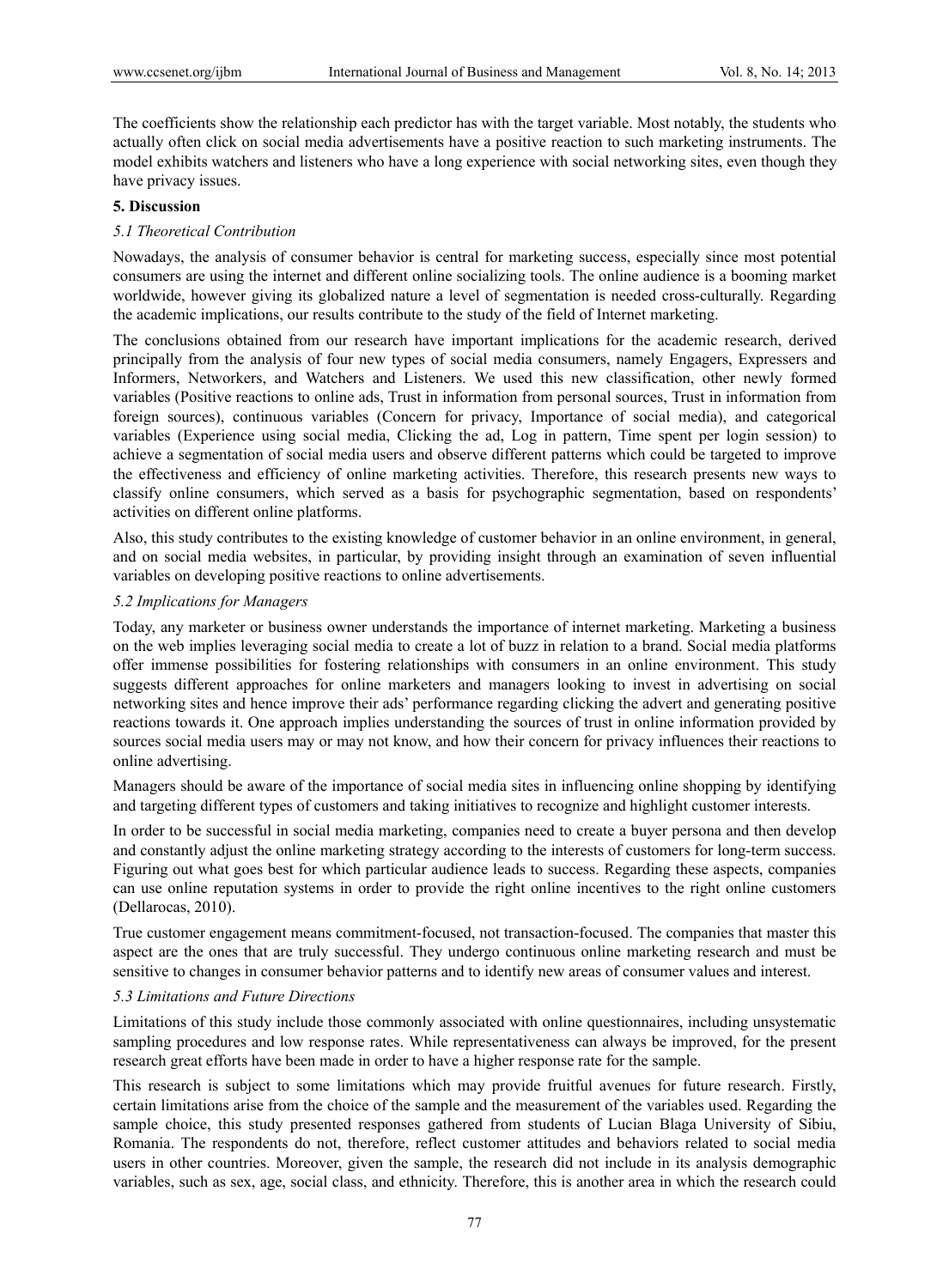be improved and extended, perhaps using these demographic variables as mediation variables.

#### **References**

- Akrimi, Y., & Khemakhem, R. (2012). What Drive Consumers to Spread the Word in Social Media? *Journal of Marketing Research & Case Studies,* 2012, 1-14. http://dx.doi.org/10.5171/2012.969979
- Al Kailani, M., & Kumar, R. (2011). Investigating Uncertainty Avoidance and Perceived Risk for Impacting Internet Buying: A Study in Three National Cultures. *International Journal of Business and Management, 6*(5), 76-92. http://dx.doi.org/10.5539/ijbm.v6n5p76
- Brengman, M., Geuens, M., Weijters, B., Smith, S. M., & Swinyard, W. R. (2005). Segmenting Internet shoppers based on their Web-usage-related lifestyle: a cross-cultural validation. *Journal of Business Research, 58*, 79-88. http://dx.doi.org/10.1016/S0148-2963(02)00476-9
- Cronbach, L. J. (1970). *Essentials of psychological testing*. New York: Harper and Row.
- Dellarocas, C. N. (2010). Designing Reputation Systems for the Social Web. *Boston U. School of Management Research Paper* No. 2010-18. http://dx.doi.org/10.2139/ssrn.1624697
- Dumitrescu, L., Stanciu, O., Tichindelean, M., & Vinerean, S. (2012). Researching The Students Cognitive Space – A Relevant Phase in the Holistic Approach of the Higher Education Institutions Management. *Far East Journal of Psychology and Business, 7*(3), 26-36.
- Dumitrescu, L., Tichindelean, M., &Vinerean, S. (2012). Discovering social media behavior patterns in order to improve marketing strategy in the current chaotic environment. *Revista Economica 6-64/ International Economic Conference – IECS 2012* (19th ed., pp. 24-35), Sibiu, Romania.
- Field, A. (2005). *Discovering Statistics using SPSS* (2nd ed.). London: Sage Publications.
- Hagel, J., & Armstrong, A. G. (1997). *Net gain: Expanding markets through virtual communities*. Boston, MA: Harvard Business School Press.
- Hanna, R., Rohm, A., & Crittenden, V. L. (2011). We're all connected: The power of the social media ecosystem. *Business Horizons, 54,* 265-273. http://dx.doi.org/10.1016/j.bushor.2011.01.007
- IBM SPSS. (2011). *IBM SPSS Statistics for Windows, Version 20.0*. Armonk, NY: IBM Corp.
- Kaplan, A. M., & Haenlein, M. (2010). Users of the world, unite! The challenges and opportunities of social media. *Business Horizons, 53,* 59-68. http://dx.doi.org/10.1016/j.bushor.2009.09.003
- Laroche, M., Habibi, M. R., Richard, M. O., & Sankaranarayanan, R. (2012). The effects of social media based brand communities on brand community markers, value creation practices, brand trust and brand loyalty. *Computers in Human Behavior, 28*, 1755-1767. http://dx.doi.org/10.1016/j.chb.2012.04.016
- Mangold, W. G., & Faulds, D. J. (2009). Social media: The new hybrid element of the promotion mix. *Business Horizons, 52,* 357-365. http://dx.doi.org/10.1016/j.bushor.2009.03.002
- McDonald, W. J. (1996). Interact customer segments: an international perspective. In: Droge C, Calantone R, editors. *Enhancing knowledge development in marketing* (pp. 338-44). Chicago (IL): American Marketing Association.
- Mersey, R. D., Malthouse, E. C., & Calder, B. J. (2010). Engagement with Online Media. *Journal of Media Business Studies, 7*(2), 39-56.
- Nunnally, J. C. (1978). *Psychometric testing*. New York: McGraw Hill.
- Peterson, R. A., Balasubramanian, S., & Bronnenberg, B. J. (1997). Exploring the Implications of the Internet for Consumer Marketing. *Academy of Marketing Science, 25*(4), 329-346. http://dx.doi.org/10.1177/0092070397254005
- Ross, C., Orr, E. S., Sisic, M., Arseneault, J. M., Simmering, M. G., & Orr, R. R. (2009). Personality and motivations associated with Facebook use. *Computers in Human Behavior, 25,* 578-586. http://dx.doi.org/10.1016/j.chb.2008.12.024
- Trusov, M., Bucklin, R. E., & Pauwels, K. (2009). Effects of Word-of-Mouth Versus Traditional Marketing: Findings from an Internet Social Networking Site. *Journal of Marketing, 73,* 90-102. http://dx.doi.org/10.1509/jmkg.73.5.90
- Vellido, A, Lisboa, P. J. G., & Meehan K. (1999). Segmentation of the on-line shopping market using neural networks. *Expert Systems with Applications, 17,* 303-14. http://dx.doi.org/10.1016/S0957-4174(99)00042-1